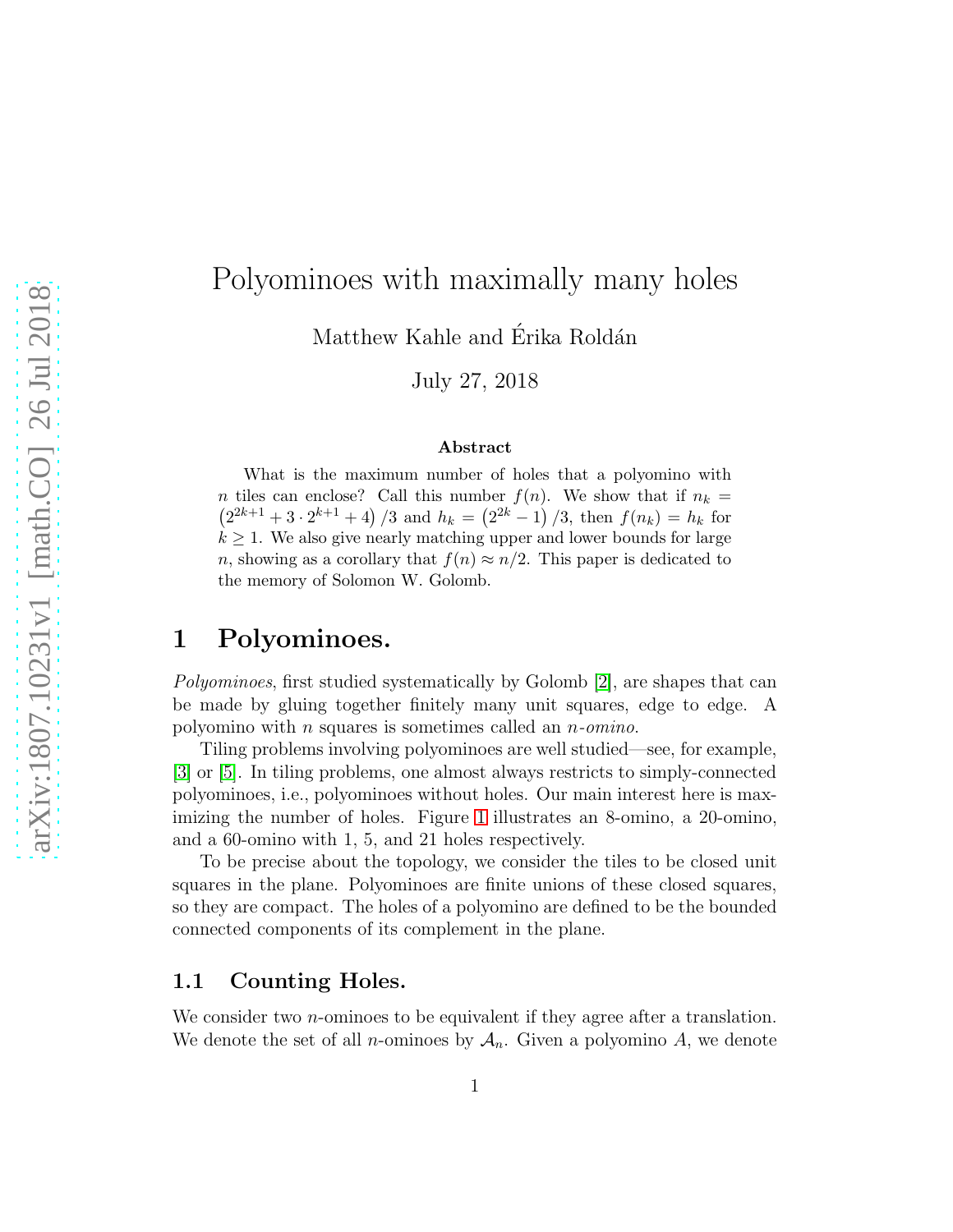

<span id="page-1-0"></span>Figure 1: Polyominoes with holes.

| Table 1: $g(m)$ for $m \leq 8$ . |  |  |  |  |  |  |  |  |
|----------------------------------|--|--|--|--|--|--|--|--|

by  $h(A)$  the number of holes in A. For  $n \geq 1$  define,

$$
f(n) := \max_{A \in \mathcal{A}_n} h(A).
$$
 (1)

Other notions of polyomino equivalence have been studied, especially in the context of polyomino enumeration. For example, one might consider two polyominoes to be the same if they agree after rotation or reflection. However, the number of holes is invariant under rigid motions, so for our purposes, all that matters is that  $\mathcal{A}_n$  is a finite set so the maximum  $f(n)$ is well defined. This maximum is the same under any of these notions of equivalence.

Similarly, define  $g(m)$  to be the minimum number N such that there exists an  $N$ -omino with  $m$  holes. We check below that  $g$  is a right inverse of f.

The function  $q$  is listed at The On-Line Encyclopedia Of Integer Sequence as sequence A118797. Tom´as Oliveira e Silva enumerated free polyominoes according to area and number of holes, up to  $n = 28$ , which at the time of this writing seems to be the state of the art. As a corollary of his calculations, we know  $f(n)$  for  $n \leq 28$  and  $g(m)$  for  $m \leq 8$ . [\[1\]](#page-14-3). See Table 1.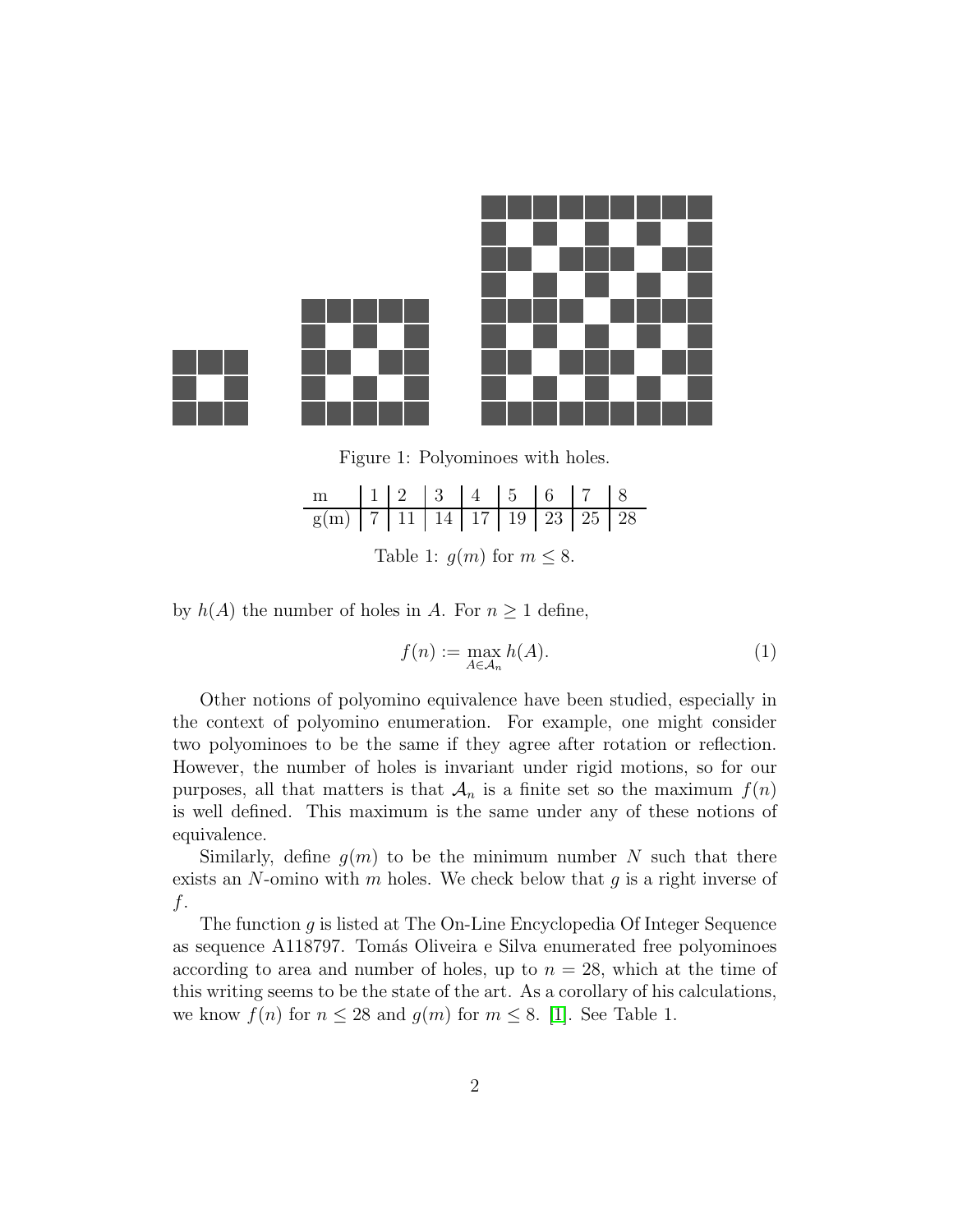#### 1.2 Statement of main results.

Here and throughout,

<span id="page-2-3"></span>
$$
n_k = \frac{1}{3} \left( 2^{2k+1} + 3 \cdot 2^{k+1} + 4 \right),\tag{2}
$$

and

<span id="page-2-4"></span>
$$
h_k = \frac{1}{3} \left( 2^{2k} - 1 \right). \tag{3}
$$

<span id="page-2-0"></span>**Theorem 1.1.** For  $k \geq 1$  we have  $f(n_k) = h_k$ . Moreover,  $f(n_k - 1) = h_k$ and  $f(n_k - 2) = h_k - 1$ .

Corollary 1.1.1.  $g(h_k) = n_k - 1$  for all  $k \geq 1$ .

We also give bounds for large  $n$ .

<span id="page-2-1"></span>**Theorem 1.2.** Let  $f(n)$  denote the maximum number of holes that a polyomino with n squares can have. Given  $C_1 > \sqrt{5/2}$  and  $C_2 < \sqrt{3/2}$ , there exists an  $n_0 = n_0(C_1, C_2)$  such that

$$
\frac{1}{2}n - C_1\sqrt{n} \le f(n) \le \frac{1}{2}n - C_2\sqrt{n},
$$

for  $n > n_0$ .

Theorem [1.1](#page-2-0) implies that the constant  $\sqrt{3/2}$  in Theorem [1.2](#page-2-1) can not be improved.

# 2 Preliminary Results.

It is clearly always possible to attach a square tile to an  $n$ -omino and obtain an  $(n + 1)$ -omino with at least the same number of holes. This implies that  $f(n) \leq f(n+1)$  for evey  $n \geq 1$ , so f is monotonically increasing. The following lemma tells us that  $f$  never increases by more than one.

<span id="page-2-2"></span>**Lemma 2.1.** For every  $n \geq 1$ ,

$$
f(n+1) - f(n) \le 1.
$$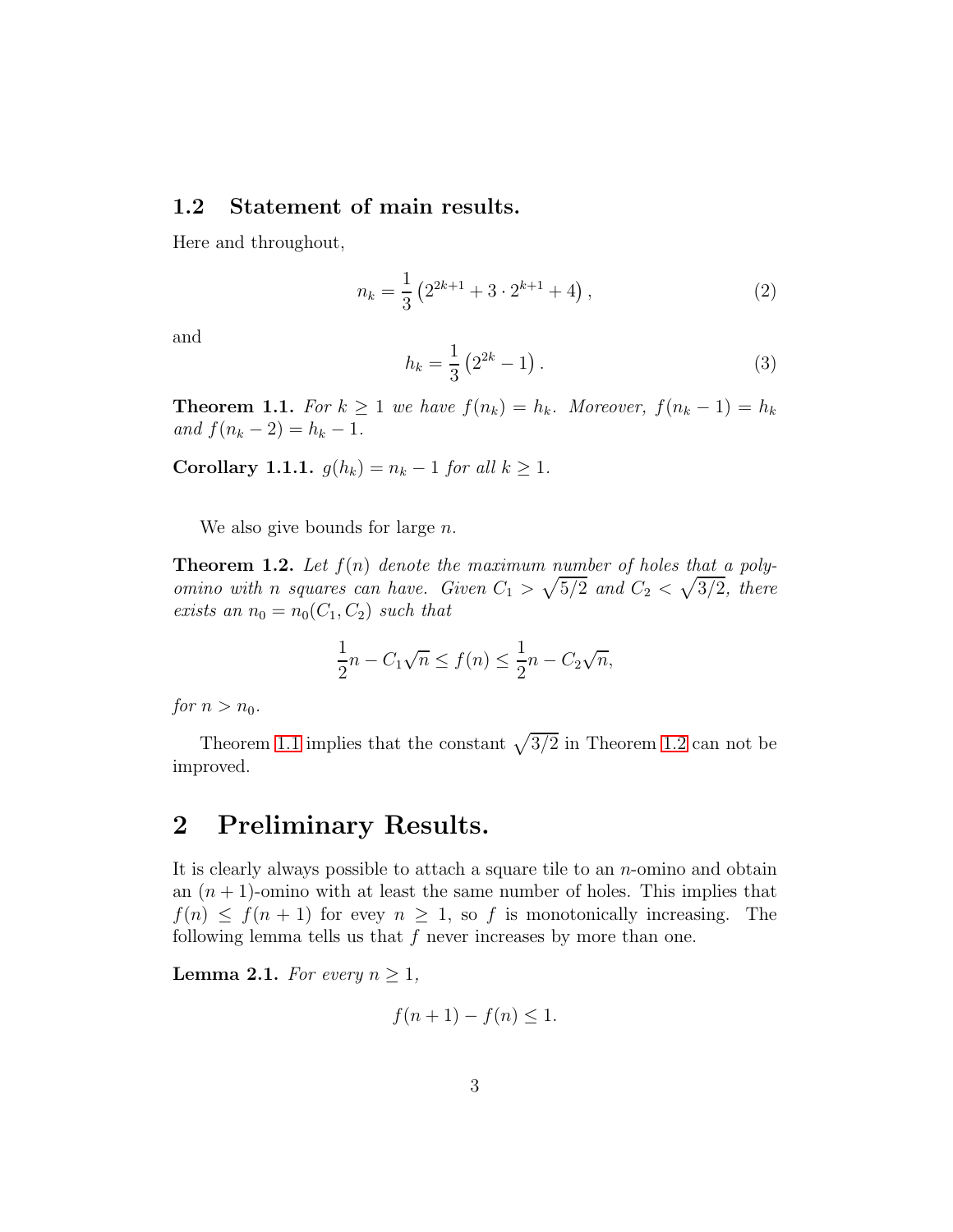*Proof.* We will show that if A is any  $(n + 1)$ -omino, then there exists an *n*-omino B such that  $h(B) \geq h(A) - 1$ .

Let A be an  $(n + 1)$ -omino, and k be the number of tiles in the bottom row of A, and denote by l the leftmost tile in this row.

If  $k = 1$ , then l is only connected to one other tile, so we can delete l without disconnecting A or destroying any holes.

Now suppose the statement holds whenever  $k = 1, 2, \ldots, m$ . Then let  $k = m + 1$  and denote by  $l_1, l_2,$  and  $l_3$  the tile sites that share boundary with l that are to the up and right to l. Each of the tile sites  $l_1$ ,  $l_2$ , and  $l_3$  could either be occupied by tiles in  $A$  or not. The six possibilities are depicted in Figure [2.](#page-3-0) Any other combination would result in A having disconnected interior.



<span id="page-3-0"></span>Figure 2: The tile l denotes the leftmost tile in the bottom row of a polyomino A. If the tile sites  $l_1$ ,  $l_2$ , or  $l_3$  are in A, they are dark gray colored, otherwise they are colored with the lightest gray.  $C_1$ - $C_6$  are the six possible combinations for these tile sites. All other possibilities are rejected because they give a square structure with a non connected interior and we are supposing that A is a polyomino.

If A is such that the local tile structure around l coincides with  $C_1$ ,  $C_2$ ,  $C_3, C_5$ , or  $C_6$ , then it is already possible to delete l from A to generate an *n*-omino *B* such that  $h(B) \geq h(A) - 1$ .

However, if  $C_4$  is the local structure around l, then it is possible that deleting l disconnects A. In this case, we delete l and then add a new tile at the empty tile site  $l_2$ . This yields a new polyomino  $A'$  with the same number of tiles. If the addition of this new tile causes the coverage of a hole, then  $h(A') = h(A) - 1$ , and  $C_1$  or  $C_3$  must then be the new local structure around the leftmost tile of the bottom row of  $A'$ . This then allows us to terminate the process by deleting the bottom leftmost tile from  $A'$  without destroying more holes. If we have not destroyed any holes, then we have an  $(n + 1)$ omino A' with  $h(A) = h(A')$  and with  $k = m$  tiles in the bottom row. Hence, we can apply the induction hypothesis and the desired result follows.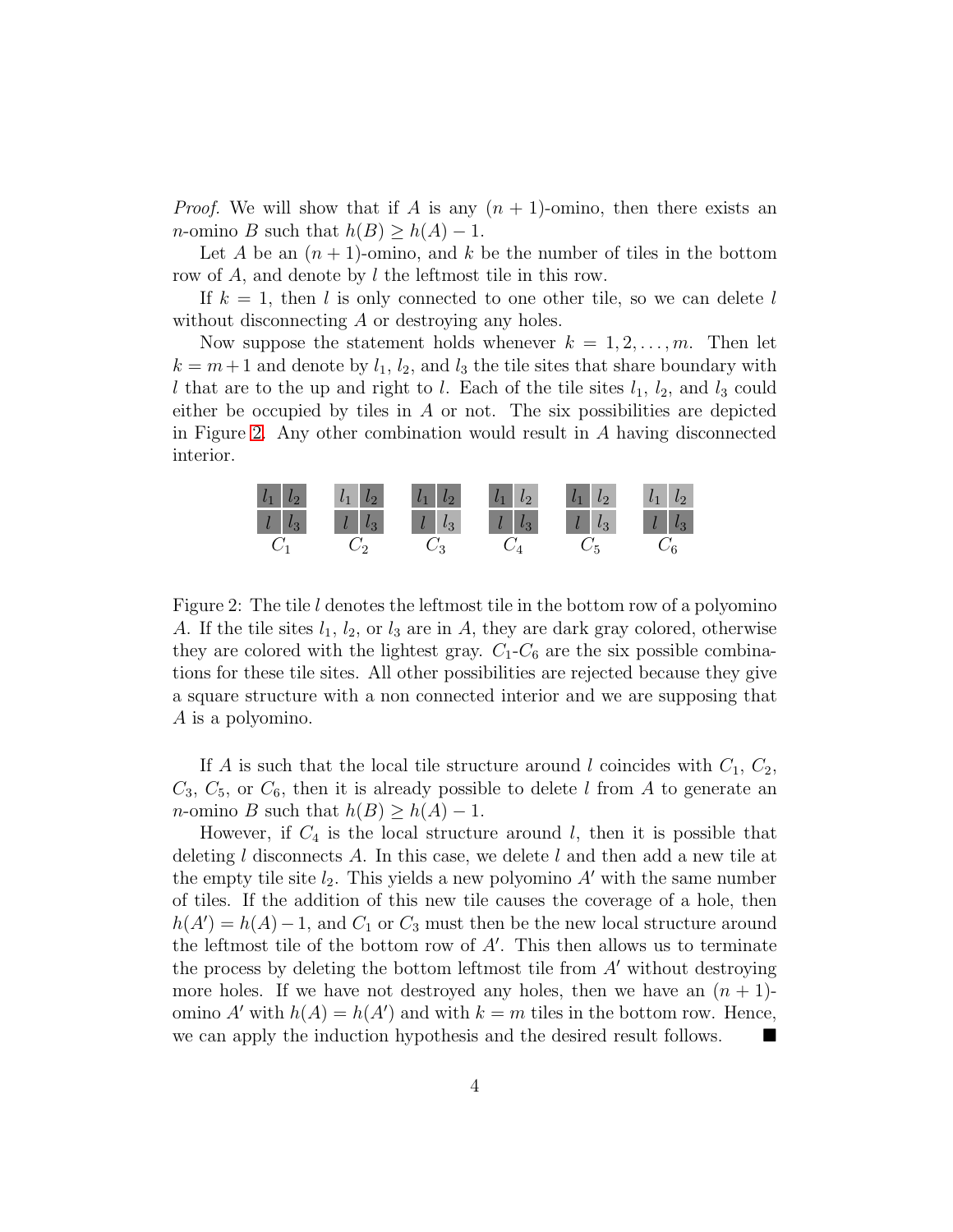**Lemma 2.2.** For every  $m \geq 1$ , we have that  $f(g(m)) = m$ . Also,  $g(m) = n$ if and only if  $f(n) = m$  and  $f(n - 1) = m - 1$ .

*Proof.* By the definitions of f and q, we have immediately that  $f(q(m)) \geq m$ . Suppose by way of contradiction that for some m we have  $f(g(m)) \geq m+1$ . By Lemma [2.1,](#page-2-2)  $f(g(m)-1) \geq m$ . This implies that there exists a polyomino with  $g(m)$  – 1 tiles and at least m holes, but this contradicts the definition of g. We then conclude that  $f(g(m)) = m$  for every m. It follows immediately that  $g(m) = n$  if and only if  $f(n) = m$  and  $f(n-1) = m-1$ .

# 3 An Upper Bound.

#### 3.1 Perimeter.

Define the perimeter  $p(A)$  of a polyomino  $A \in \mathcal{A}_n$  as the number of edges in the topological boundary of A. That is,  $p(A)$  counts the number of edges with a square in  $A$  on one side, and a square not in  $A$  on the other side. For example, the 8-omino in Figure [1](#page-1-0) has a perimeter equal to 16.

For  $n \geq 1$  we denote  $p_{\min}(n)$  and  $p_{\max}(n)$  as the minimum perimeter and the maximum perimeter possible for a polyomino with an area of  $n$ .

In 1976, F. Harary and H. Harborth [\[4\]](#page-14-4) proved that the minimum perimeter possible in an  $n$ -omino is given by,

<span id="page-4-1"></span>
$$
p_{min}(n) = 2\lceil 2\sqrt{n} \rceil. \tag{4}
$$



Figure 3: Polyominoes that achieve the minimum perimeter.

Let  $A \in \mathcal{A}_n$ , then the number of edges that are on the boundary of two squares of A will be denoted by  $b(A)$ , in which case the edges are contained in the interior of the polyomino. Observe that all the edges of the squares of a polyomino either belong to the perimeter or to the interior of the polyomino. This means that,

<span id="page-4-0"></span>
$$
4n = p(A) + 2b(A). \tag{5}
$$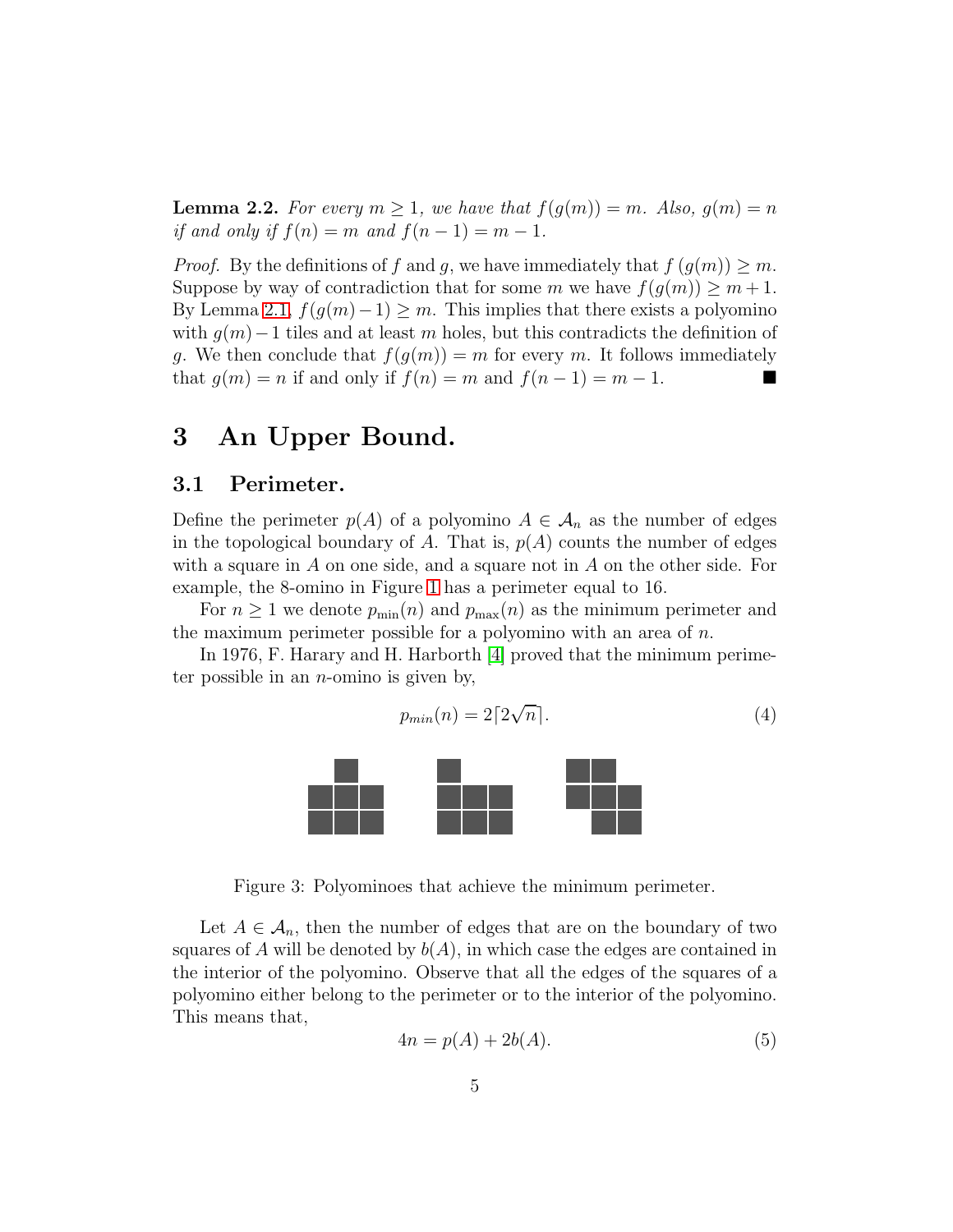For example, if A is any 7-omino depicted in Figure [4,](#page-5-0) then  $b(A) = n-1 =$ 6 and  $p(A) = 4n - 2(n - 1) = 16$ .

Let  $b_{min}(n)$  be the minimum number of edges shared by two squares that an n-omino can have. It is possible to associate a dual graph with any polyomino by considering each square as a vertex and by connecting any two of these vertices if they share an edge.



<span id="page-5-0"></span>Figure 4: Polyominoes that achieve the maximum perimeter.

Let  $A$  be an *n*-omino. Because any polyomino has to have a connected interior, then the associated dual graph of A is connected and there exists a spanning tree of this graph. If the dual graph has  $n$  vertices, then there are at least  $n-1$  edges in the spanning tree. This implies that there are at least  $n-1$  different common edges in A. That is,  $b(A) \geq n-1$ , and this is true for any *n*-omino. This then gives us that  $b_{\min}(n) \geq n-1$ . Observing that the *n*-omino C with only one column has  $b(C) = n - 1$ , we conclude that  $b_{min}(n) = n - 1.$ 

As a consequence of this and equality [\(5\)](#page-4-0), for every  $n \geq 1$ ,

$$
p_{max}(n) \le 4n - 2b_{min}(n) = 4n - 2(n - 1) = 2n + 2,\tag{6}
$$

and equality is only achieved by polyominoes with the number of common edges equal to  $b_{min}(n)$ .

We need to distinguish when an edge that is on the perimeter of a polyomino  $A \in \mathcal{A}_n$  is an edge that forms part of a hole in the polyomino. Define such edges as being part of the hole perimeter. We represent by  $p_h(A)$  the number of edges on the hole perimeter of A. We define the outer perimeter of A, denoted by  $p_o(A)$ , as the difference between the perimeter  $p(A)$  and the hole perimeter,

$$
p_o(A) = p(A) - p_h(A).
$$

If a polyomino A is simply connected, then  $p(A) = p<sub>o</sub>(A)$ . In general,  $p(A) = p_o(A) + p_h(A)$  by definition.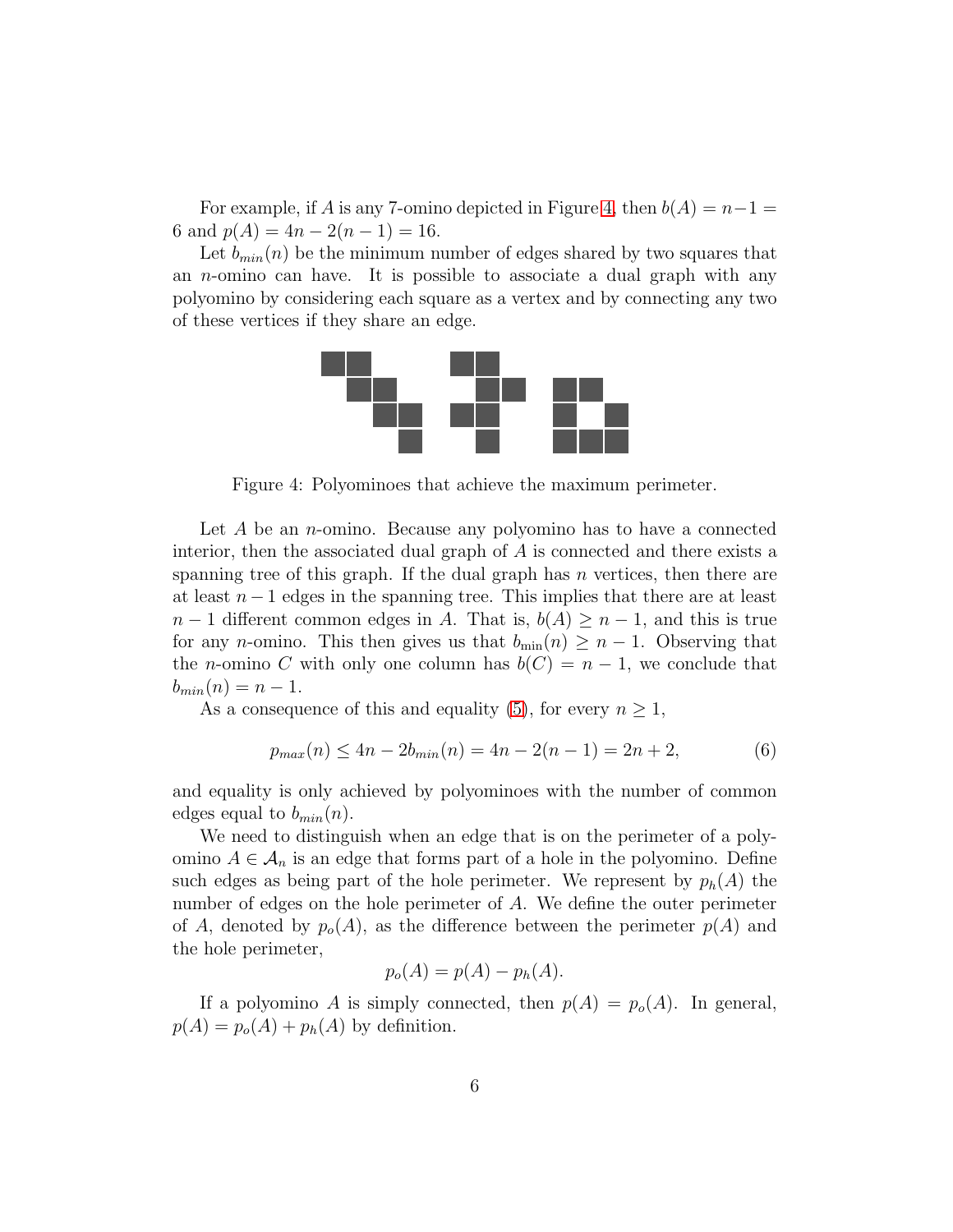Polyominoes with holes might achieve the maximum perimeter. However, the next lemma checks the intuitive fact that the minimum perimeter cannot be achieved by polyominoes with holes.

**Lemma 3.1.** If  $A \in \mathcal{A}_n$  and A has at least one hole, then  $p_{min}(n) < p(A)$ .

*Proof.* By [\(4\)](#page-4-1), an *n*-omino with k holes, with  $k > 1$ , has an outer perimeter at least equal to  $p_{min}(k+n)$ . A polyomino with k holes has a hole perimeter greater or equal to  $4k$ . Then, we have,

<span id="page-6-0"></span>
$$
p(A) = p_o(A) + p_h(A) \ge p_{min}(n+k) + 4k.
$$
 (7)

Because the function  $h(x) = 2\lceil 2\sqrt{x} \rceil$  is a non-decreasing function, we can conclude from [\(7\)](#page-6-0) that,

$$
p(A) \ge p_{min}(n+k) + 4k > p_{min}(n) + 4k.
$$

We denote this minimum outer perimeter over all polyominoes with  $n$ tiles and m holes (whenever such polyominoes exist) by  $p_{\min}^{out}(n,m)$ . Note that we always have,

<span id="page-6-1"></span>
$$
p_{\min}(n+m) \le p_{\min}^{out}(n,m),\tag{8}
$$

■

by definition.

#### 3.2 Main upper bound.

We prove in the next lemma a general result which allows us to generate an upper bound of  $f$  from any lower bound. We will apply this lemma again in Sections [4](#page-7-0) and [5.](#page-10-0)

<span id="page-6-4"></span>**Lemma 3.2.** Let n be any natural number. If  $f(n)$  denotes the maximum number of holes that an element of  $A_n$  can have, then,

<span id="page-6-3"></span>
$$
f(n) \le \frac{4n - 2b_{\min}(n) - p_{\min}(n + f(n))}{4}.
$$
\n(9)

*Proof.* Let A be an element in  $\mathcal{A}_n$  and let  $h(A)$  denote the number of holes in A. Then,

<span id="page-6-2"></span>
$$
p_h(A) = 4n - 2b(A) - p_o(A) \le 4n - 2b_{min}(n) - p_o(A). \tag{10}
$$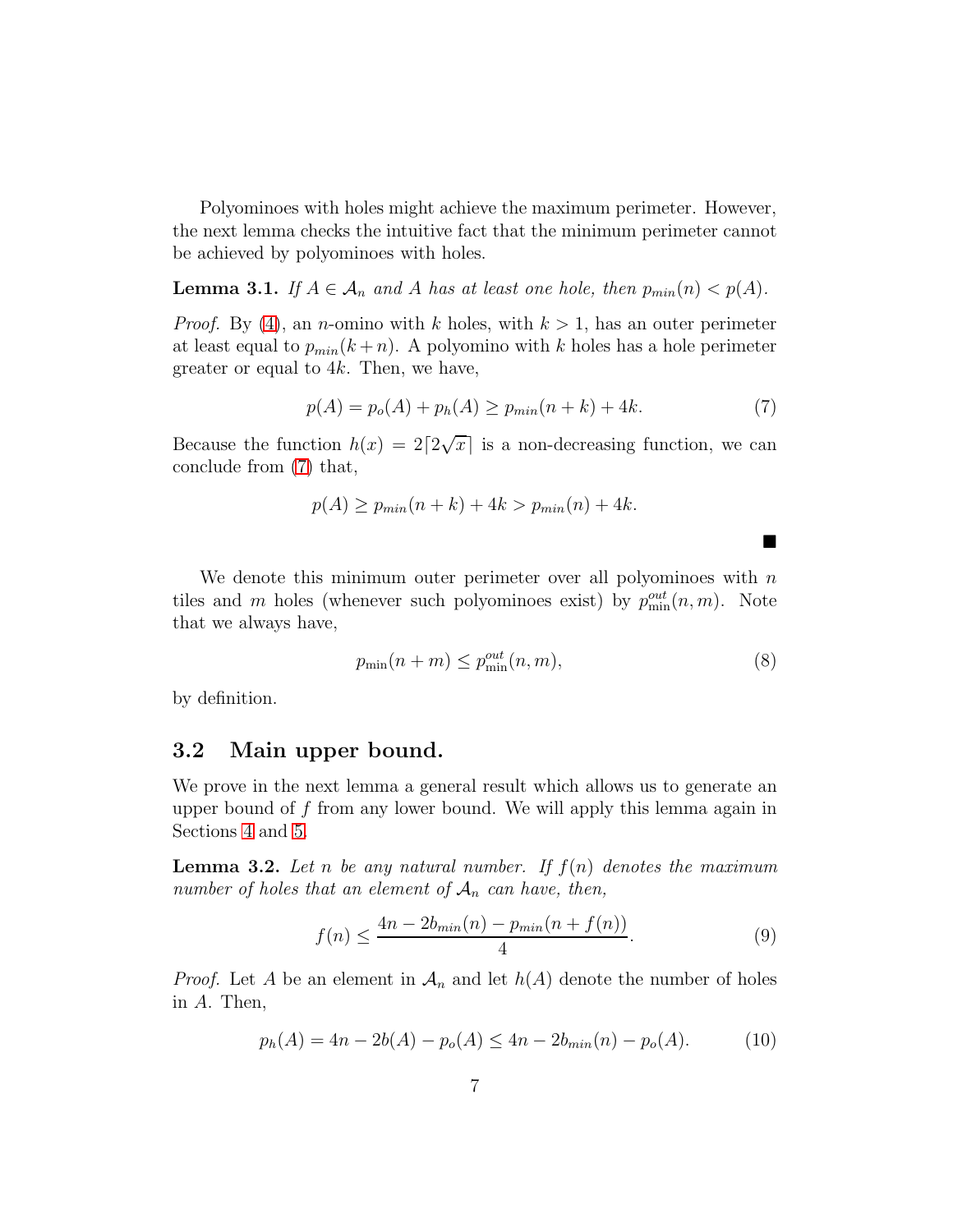By [\(8\)](#page-6-1) we have,

<span id="page-7-1"></span>
$$
p_o(A) \ge p_{min}^{out}(n, h(A)) \ge p_{min}(n + h(A)).
$$
\n(11)

From inequalities [\(10\)](#page-6-2) and [\(11\)](#page-7-1) we get,

$$
p_h(A) \le 4n - 2b_{min}(n) - p_{min}(n + h(A)).
$$
\n(12)

Then, if A is a polyomino that has  $f(n)$  holes, we get,

$$
f(n) \le \frac{p_h(A)}{4} \le \frac{4n - 2b_{min}(n) - p_{min}(n + f(n))}{4},
$$

which establishes inequality [\(9\)](#page-6-3).

As a corollary for Lemma [3.2,](#page-6-4) from any lower bound of  $f$ , we get the following upper bound for  $f$ ,

<span id="page-7-3"></span>Corollary 3.2.1. If  $lb_f(n) \leq f(n)$ , then

<span id="page-7-2"></span>
$$
f(n) \le \frac{1}{2}n - \frac{1}{2} \left[ 2\sqrt{n + lb_f(n)} \right] + \frac{1}{2},\tag{13}
$$

*Proof.* Let  $lb_f(n) \leq f(n)$  for a natural number n, then  $p_{min}(n + lb_f(n)) \leq$  $p_{min}(n + f(n))$ , by monotonicity. This inequality allow us to obtain [\(13\)](#page-7-2) by substituting  $p_{min}(n + f(n))$  with  $p_{min}(n + lb_f(n))$  in [\(9\)](#page-6-3).

# <span id="page-7-0"></span>4 Polyominoes that attain the maximum number of holes.

#### 4.1 Construction of the sequence.

We are going to describe below how to construct a sequence  $\{S_k\}_{k=1}^{\infty}$  of polyominoes with  $n_k$  squares and  $h(S_k) = h_k$  holes. Remember that  $n_k$  and  $h_k$  were defined in [\(2\)](#page-2-3) and [\(3\)](#page-2-4) respectively.

The first three elements,  $S_1$ ,  $S_2$ , and  $S_3$  of the sequence were shown in Figure [1.](#page-1-0)

To generate the rest of the sequence for  $n \geq 2$ , we follow the next general recursion process: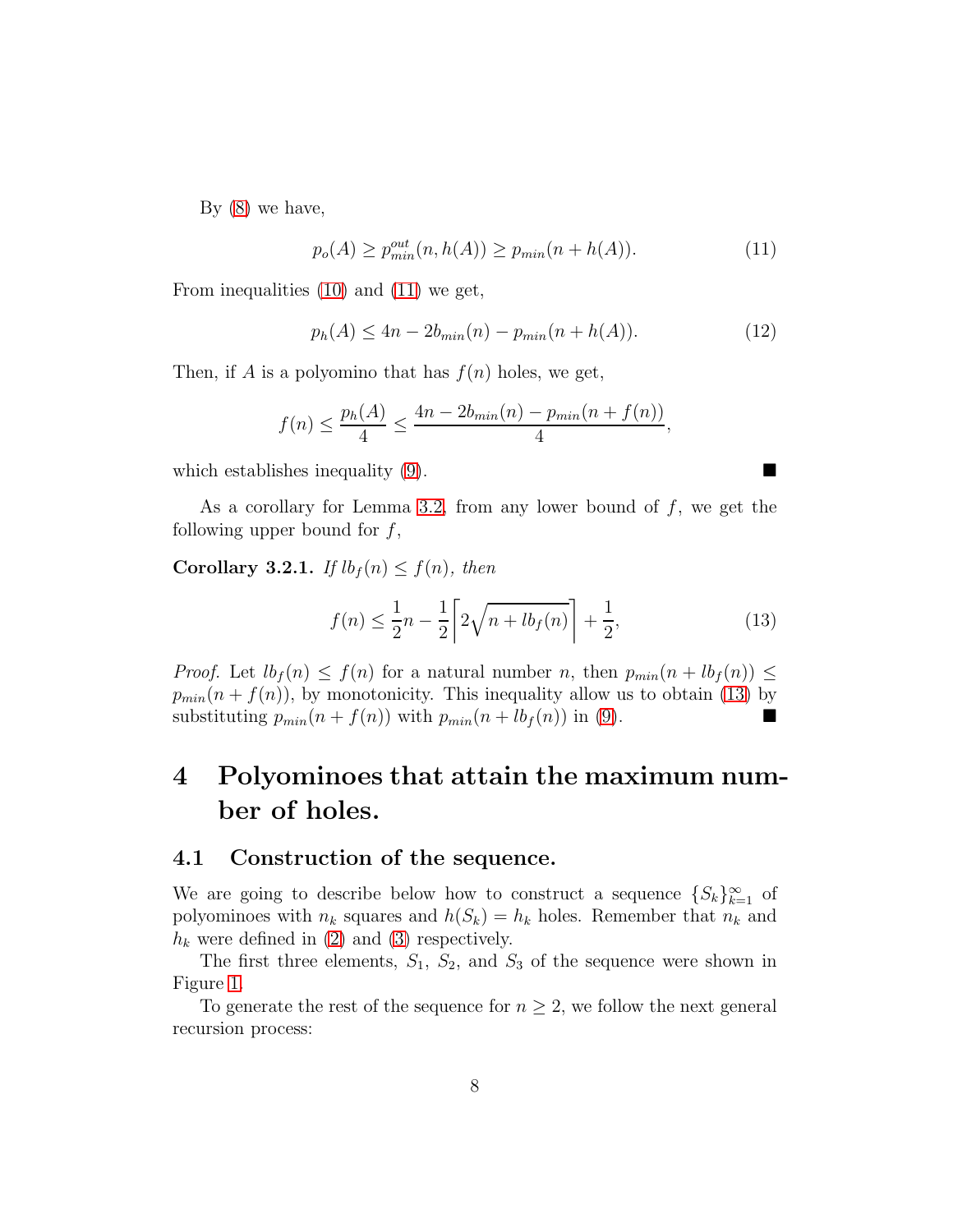- First, place a rotation point in the center of the top right tile of  $S_{n-1}$ .
- Then, rotate  $S_{n-1}$  with respect to this point ninety degrees four times creating four, overlapping copies.
- Finally, remove the tile containing the rotation point.



Figure 5: Generating  $S_{n+1}$  from  $S_n$  (L to R). (1) The polyomino  $S_3$ , (2) four overlapping rotated copies of  $S_3$ , and (3) the polyomino  $S_4$  made by removing the tile of rotation.

## 4.2 Properties of the sequence  $S_k$  and proof of Theorem [1.1.](#page-2-0)

From this construction, we observe that for  $k \geq 1$  we have the recursion  $h(S_k) = 4h(S_{k-1}) + 1$ . The factor of four is due to the four reflected copies of  $S_{k-1}$  generated in the process of constructing  $S_k$ . The one hole added is generated by the square removed after the rotation process. Then, because  $h(S_1) = 1$ , we get  $h(S_k) = h_k$  for all  $k \geq 1$ .

Let  $s_k$  be the number of tiles in  $S_k$  for  $k \geq 1$ . The sequence  $s_k$  satisfies the recursion,

$$
s_{k+1} = 4s_k - 4(2^k + 1),
$$

because the polyominoes  $S_k$  have side lengths of  $2^k + 1$  tiles and, in the rotation process,  $4(2^k+1)$  tiles overlap. Additionally, the sequence  $n_k$  satisfies the relationship,

$$
n_{k+1} = 4n_k - 4(2^k + 1).
$$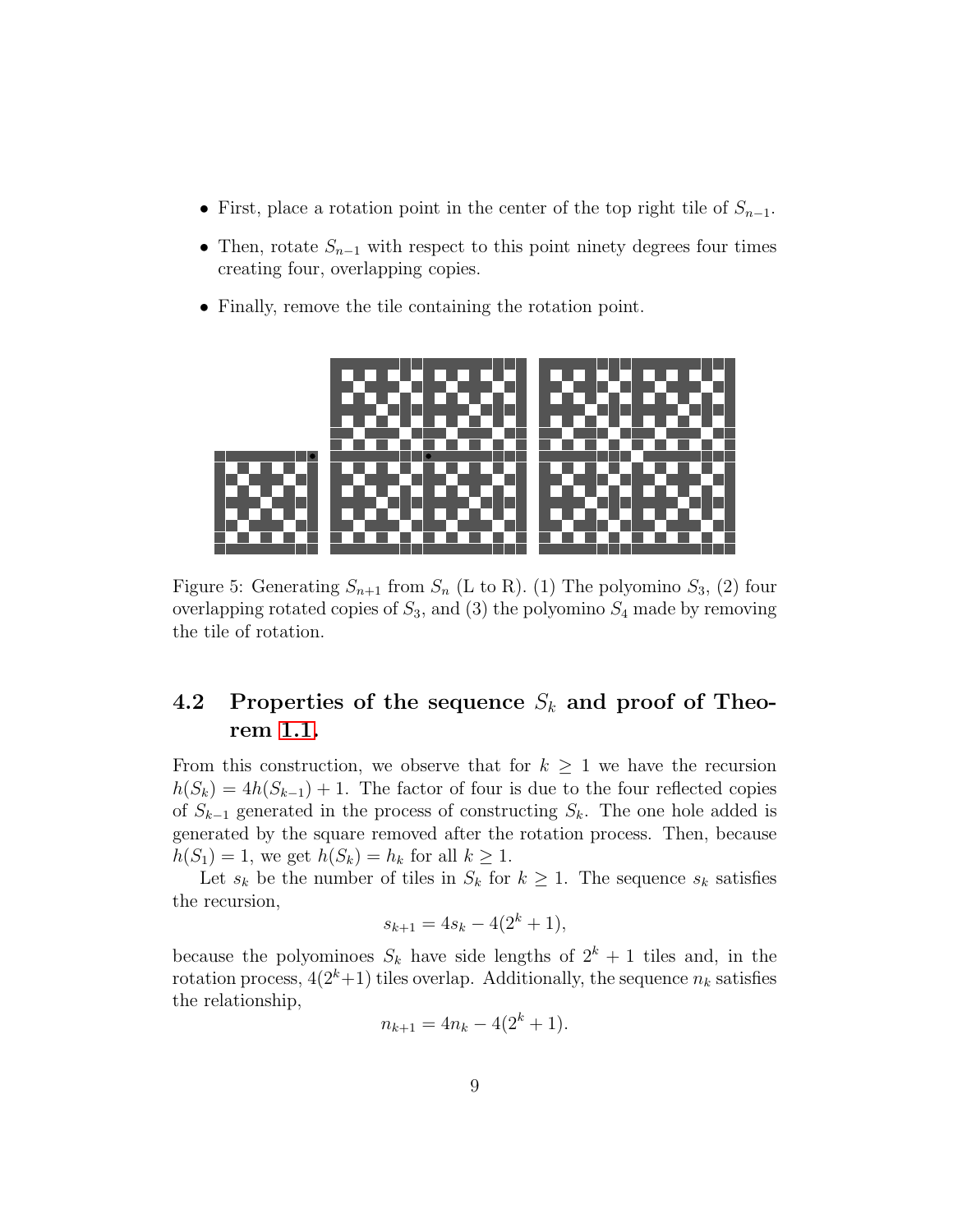Then, because both  $n_k$  and  $s_k$  satisfy the same recursion relationship and are equal in the first element  $(s_1 = 8, n_1 = 8)$ , we can conclude that  $n_k$  and  $s_k$ are the same sequences.

We have proved the following lemma.

<span id="page-9-0"></span>**Lemma 4.1.** There exists a sequence of polyominoes  ${S_k}_{k=1}^{\infty}$ , such that  $S_k$ has  $n_k$  tiles and  $h_k$  holes.

*Proof of Theorem [1.1.](#page-2-0)* First we show that  $f(n_k) = h_k$ . From Lemma [4.1](#page-9-0) we know,

<span id="page-9-2"></span>
$$
h_k \le f(n_k). \tag{14}
$$

Substituting this lower bound in [\(13\)](#page-7-2) we have,

<span id="page-9-1"></span>
$$
f(n_k) \le \frac{1}{2}n_k - \frac{1}{2}\left[2\sqrt{n_k + h_k}\right] + \frac{1}{2}.\tag{15}
$$

From the easily verified identity,

$$
h_k + \frac{1}{2} = \frac{1}{2}n_k - \frac{1}{2}\left[2\sqrt{n_k + h_k}\right] + \frac{1}{2},
$$

and inequalities [\(15\)](#page-9-1) and [\(14\)](#page-9-2), we get,

$$
h_k \le f(n_k) \le h_k + \frac{1}{2}.\tag{16}
$$

This implies that,

$$
f(n_k) = h_k,\tag{17}
$$

because  $f(n_k)$  and  $h_k$  are integers.

Now, we prove that  $f(n_k - 1) = h_k$ . By removing the upper leftmost square from each  $S_k$ , it is possible to generate a sequence of polyominoes  ${A_k}_{k=1}^{\infty}$  with  $n_k-1$  tiles each  $A_k$ , such that  $h(A_k) = h_k$ . This implies that  $h_k \le f(n_k - 1)$ . Then, because  $f(n_k - 1) \le f(n_k)$  and  $f(n_k) = h_k$ , we can conclude that,

$$
f(n_k-1) = h_k.
$$

Finally, we prove that  $f(n_k - 2) = h_k - 1$ . Because  $f(n_k - 1) = h_k$  and f is a non decreasing function, it is forced that  $f(n_k - 2) \leq h_k$ . If we assume by way of contradiction that  $f(n_k - 2) = h_k$ , then, using [\(13\)](#page-7-2) it must be the case that,

$$
h_k = f(n_k - 2) \le \frac{1}{2}(n_k - 2) - \frac{1}{2} \left[ 2\sqrt{(n_k - 2) + h_k} \right] + \frac{1}{2}.
$$
 (18)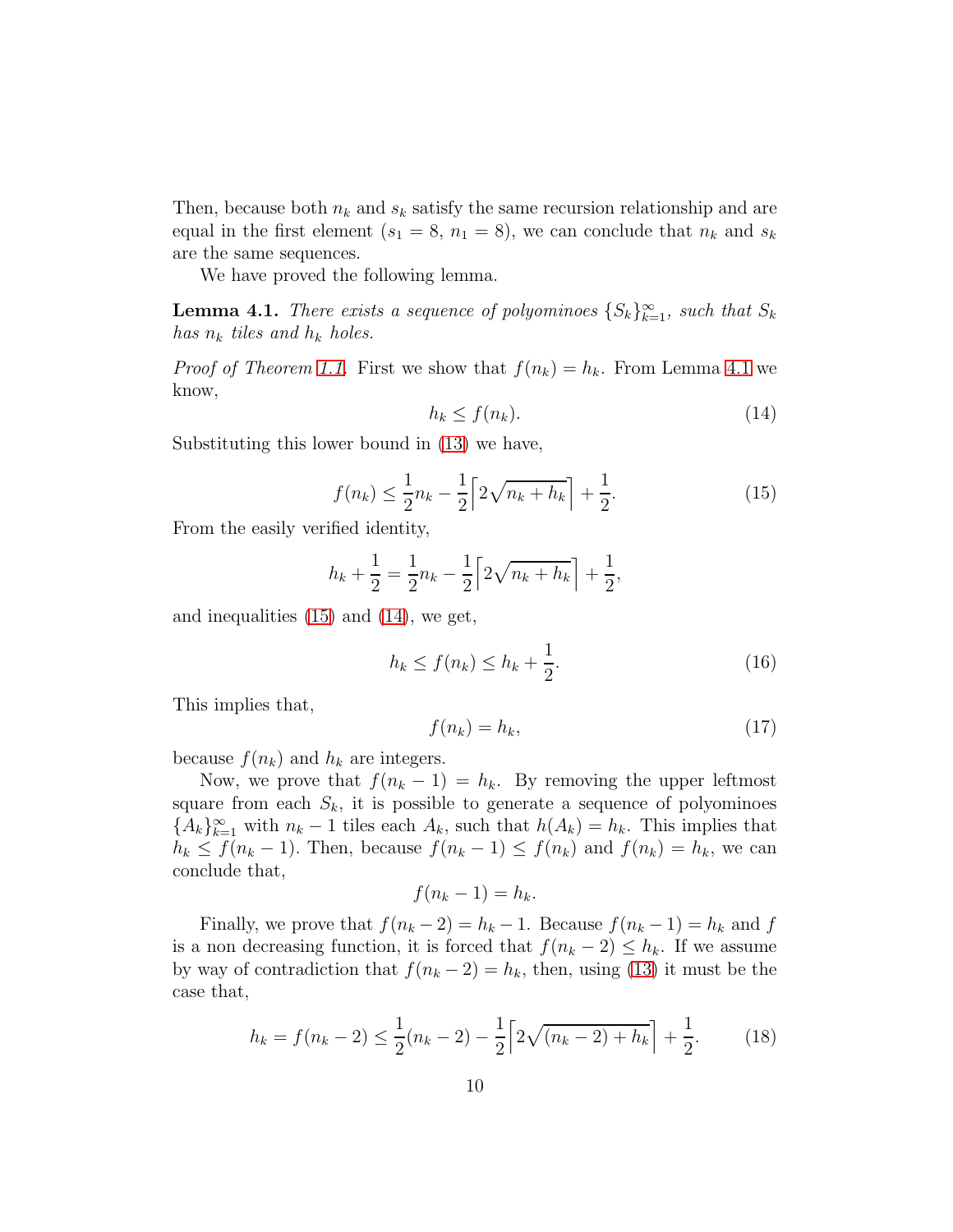Substituting [\(2\)](#page-2-3) and [\(3\)](#page-2-4) in this inequality leads to a contradiction. Then  $f(n_k - 2) < h_k$ ; and, from this inequality and Lemma [2.1,](#page-2-2) we can conclude that,

$$
f(n_k - 2) = h_k - 1.
$$
 (19)

 $\blacksquare$ 

## <span id="page-10-0"></span>5 General bounds

In this section we prove Theorem [1.2.](#page-2-1) We first prove the lower bound. We construct a sequence of polyominoes  ${R_k}_{k=1}^{\infty}$  of polyominoes with  $m_k =$  $40k^2 + 20k$  tiles and  $t_k = 20k^2$  holes, as follows.

We first place  $10k^2$  copies of the pattern S (in Figure [6\)](#page-12-0) into a rectangle  $6k$  high and  $10k$  long. We add a top row of  $10k$  tiles, and a leftmost column of  $6k-1$  tiles. Finally, we attach  $2k$  vertically aligned dominoes (for a total of  $4k$  tiles) to the rightmost column. The polyomino  $R_2$  is depicted in Figure [7,](#page-12-1) and the  $40k^2$  tiles just described are colored with the lightest gray in this figure. The initial, repeated pattern S is bordered in black within  $R_2$ .

Next "we fill in the gaps" between these constructions to a family of polyominoes  $\{R_{k,l}\}\$  with  $m_{k,l} = 40k^2 + 20k + l$  tiles and  $t_{k,l} = 20k^2 + \lfloor l/2 \rfloor$ holes, defined whenever

$$
0 \le l \le \sum_{i=1}^{2k-1} 2i = 2k(2k-1).
$$

The polyomino  $R_{k,l}$  is constructed from  $R_k$  by adding tiles along the right side, continuing the domino pattern, as in Figure [8.](#page-13-0) Every two tiles added creates one hole.

Note that  $m_{k+1} - m_k = 80k + 60$ , and

$$
80k + 60 \le 2k(2k - 1)
$$

for  $k \geq 42$ . We define a sequence of polyominoes  $\{R'_n\}$  for all  $n \geq m_{42}$ , as follows. Let k be the largest number such that  $m_k \leq n$ , let  $l = n - m_k$ , and then define  $R'_n = R_{k,l}$ .

Now we check that if  $C_1 > \sqrt{5/2}$ , then  $f(n) \geq n/2 - C_1 \sqrt{n}$  for all large enough  $n$ .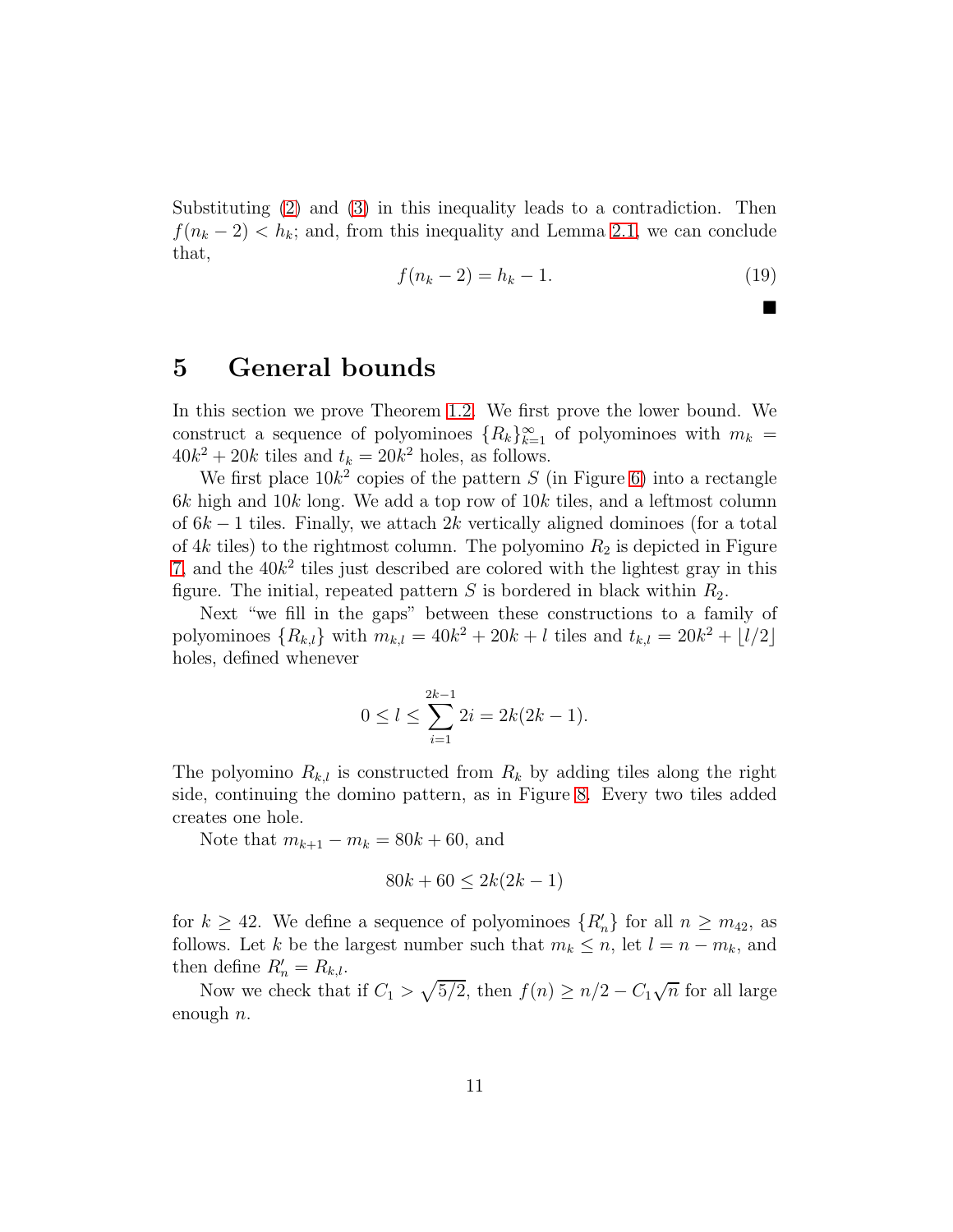The polyomino  $R'_n = R_{k,l}$  has  $m_{k,l}$  tiles and  $t_{k,l}$  holes. Since k and l are nonnegative, we have

$$
(5/2)\left(40k^2 + 20k + l\right) = 100k^2 + 50k + (5/2)l \ge 100k^2 + 20k + 1. \tag{20}
$$

Taking square roots of both sides gives

$$
\sqrt{5/2}\sqrt{40k^2 + 20k + l} \ge 10k + 1. \tag{21}
$$

Since  $C_1 > \sqrt{5/2}$ , this gives

<span id="page-11-1"></span>
$$
C_1\sqrt{40k^2 + 20k + l} \ge 10k + 1.
$$
 (22)

Then

<span id="page-11-0"></span>
$$
20k^2 + \left\lfloor \frac{l}{2} \right\rfloor \ge \frac{1}{2} \left( 40k^2 + 20k + l \right) - C_1 \sqrt{40k^2 + 20k + l}.\tag{23}
$$

Inequality [\(23\)](#page-11-0) was obtained from [\(22\)](#page-11-1) by adding  $20k^2$  to both sides, adding the inequality  $\frac{l}{2}$  $\lfloor \frac{l}{2} \rfloor \geq \frac{l}{2} - 1$ , and rearranging terms.

By considering the sequence  $R'_n$ , we have

<span id="page-11-2"></span>
$$
f(n) \ge \frac{n}{2} - C_1 \sqrt{n} \tag{24}
$$

for all large enough  $n$ , as desired.

Combining inequality [\(24\)](#page-11-2) with Corollary [3.2.1,](#page-7-3) we get an upper bound that allows us to complete the proof of Theorem [1.2.](#page-2-1) Indeed, we have

$$
f(n) \le \frac{1}{2}n - \frac{1}{2}\left[2\sqrt{n + \frac{n}{2} - C_1\sqrt{n}}\right] + \frac{1}{2}
$$
 (25)

$$
\leq \frac{1}{2}n - \sqrt{\frac{3n}{2} - C_1\sqrt{n}} + 1\tag{26}
$$

$$
\leq \frac{1}{2}n - C_2\sqrt{n},\tag{27}
$$

for  $C_2 < \sqrt{3/2}$  and large enough n.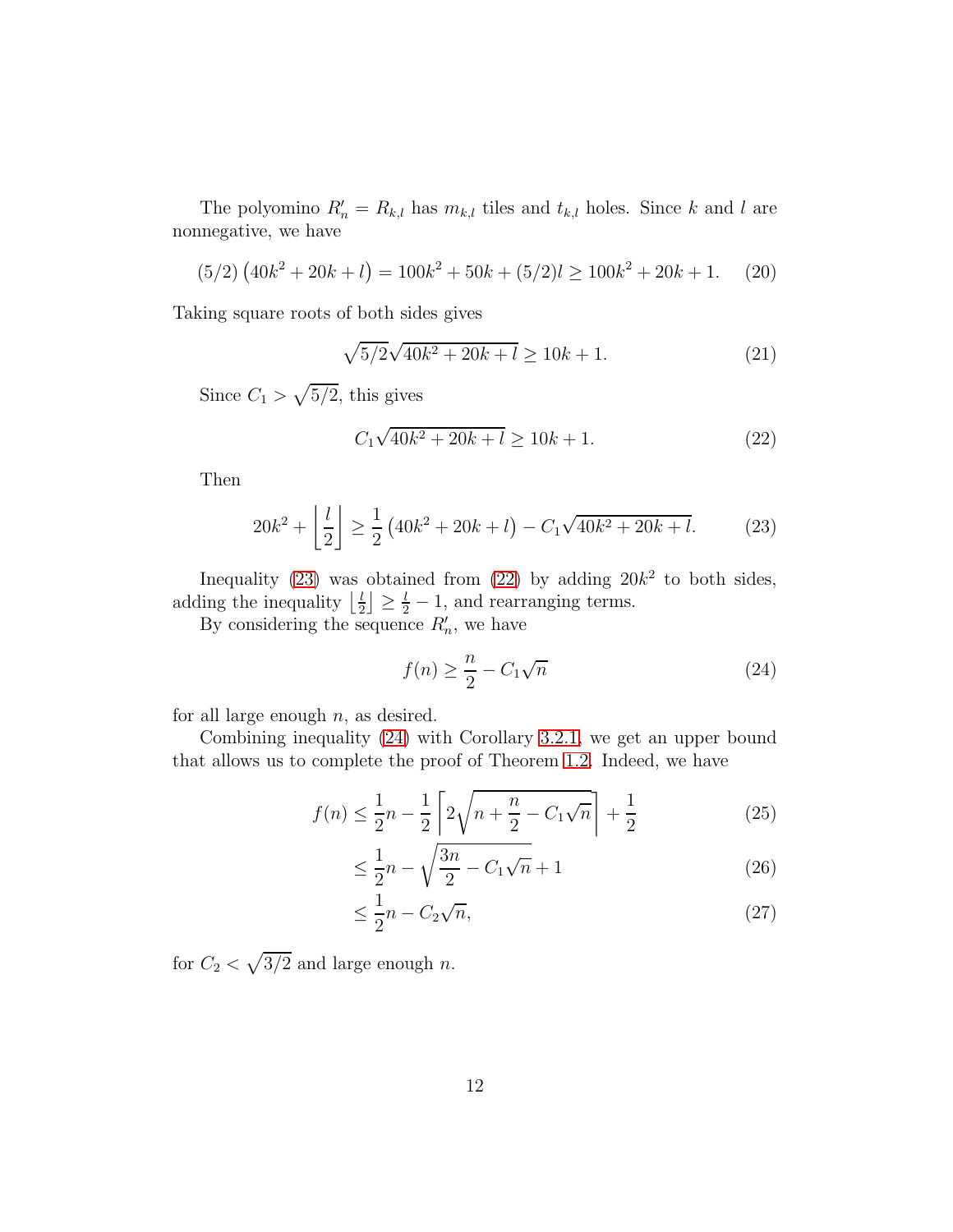

Figure 6: The pattern S consists of 4 tiles and 2 holes.

<span id="page-12-0"></span>

<span id="page-12-1"></span>Figure 7: The polyomino  $R_2$  has 200 tiles and 80 holes.

# 6 Concluding remarks

Theorem [1.1](#page-2-0) makes us guess that the upper bound in Theorem [1.2](#page-2-1) is correct, and that the lower bound might be improved to the following.

**Conjecture 6.1.** For every  $C_1 > \sqrt{3/2}$  there exists an  $n_0 = n_0(C_1)$  such that

$$
f(n) \ge \frac{1}{2}n - C_1\sqrt{n}.
$$

for all  $n \geq n_0$ .

It might even be possible to find an exact formula for  $f$ . The sequence of polyominoes  $\{S_k\}$  shows that

$$
f(n) = \frac{1}{2}n - \sqrt{\frac{3}{2}n + \frac{1}{4}} + \frac{1}{2},
$$

infinitely often.

The recursive construction suggests that the main sequence of polyominoes  $\{S_k\}$  is approaching some limiting fractal shape. Elliot Paquette pointed out to us that one way to make sense of this idea is to consider the "inner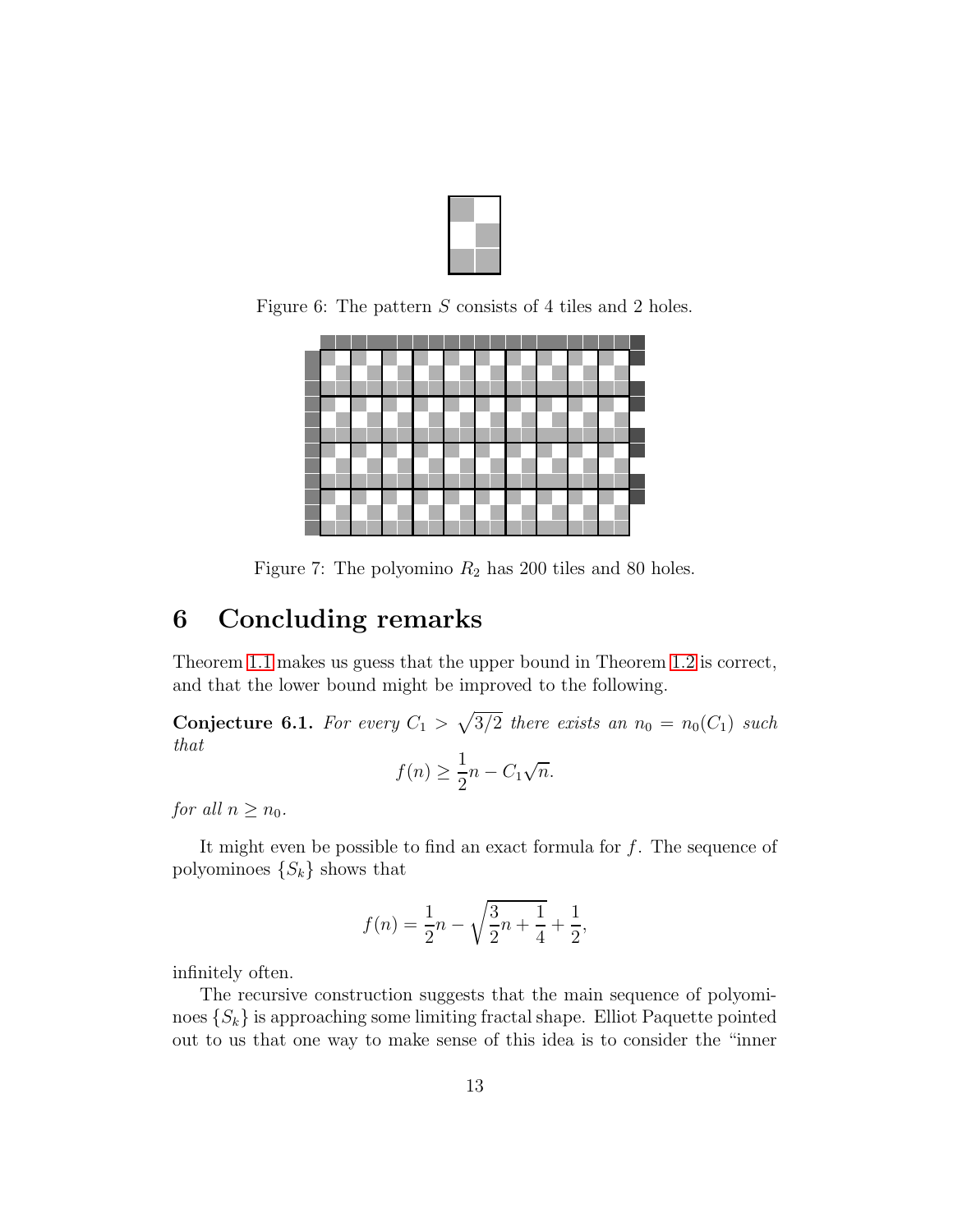

Figure 8:  $R_3$  has 420 tiles and 180 holes. Adding tiles in a domino pattern on the right side yields  $R_{3,24}$ , which has 444 tiles and 192 holes.

<span id="page-13-0"></span>boundary" of a polyomino  $S_n$  to be an immersed circle in  $\mathbb{R}^2$ . Appropriately rescaling and reparameterizing, these circles seem to converge to a spacefilling curve in  $[0, 1]^2$ .

We noticed also that one can derive an aperiodic tiling of the plane from our main sequence, as follows. The 'planar dual' of a polyomino  $S_k$  is a planar graph with one vertex for every tile and one bounded face for every hole—see Figure [10.](#page-15-0) One can find a limiting infinite polyomino by centering every  $S_k$  at the origin, and taking the union of all of them. The planar dual of this infinite polyomino is an aperiodic tiling by squares, pentagons, and hexagons.

## Acknowledgments.

We thank CIMAT (Centro de Investigación en Matemáticas) for hosting us in Summer 2016 and ICERM (Institute for Computational and Experimental Research in Mathematics) for hosting us in Autumn 2016. This work was also supported in part by NSF DMS-1352386.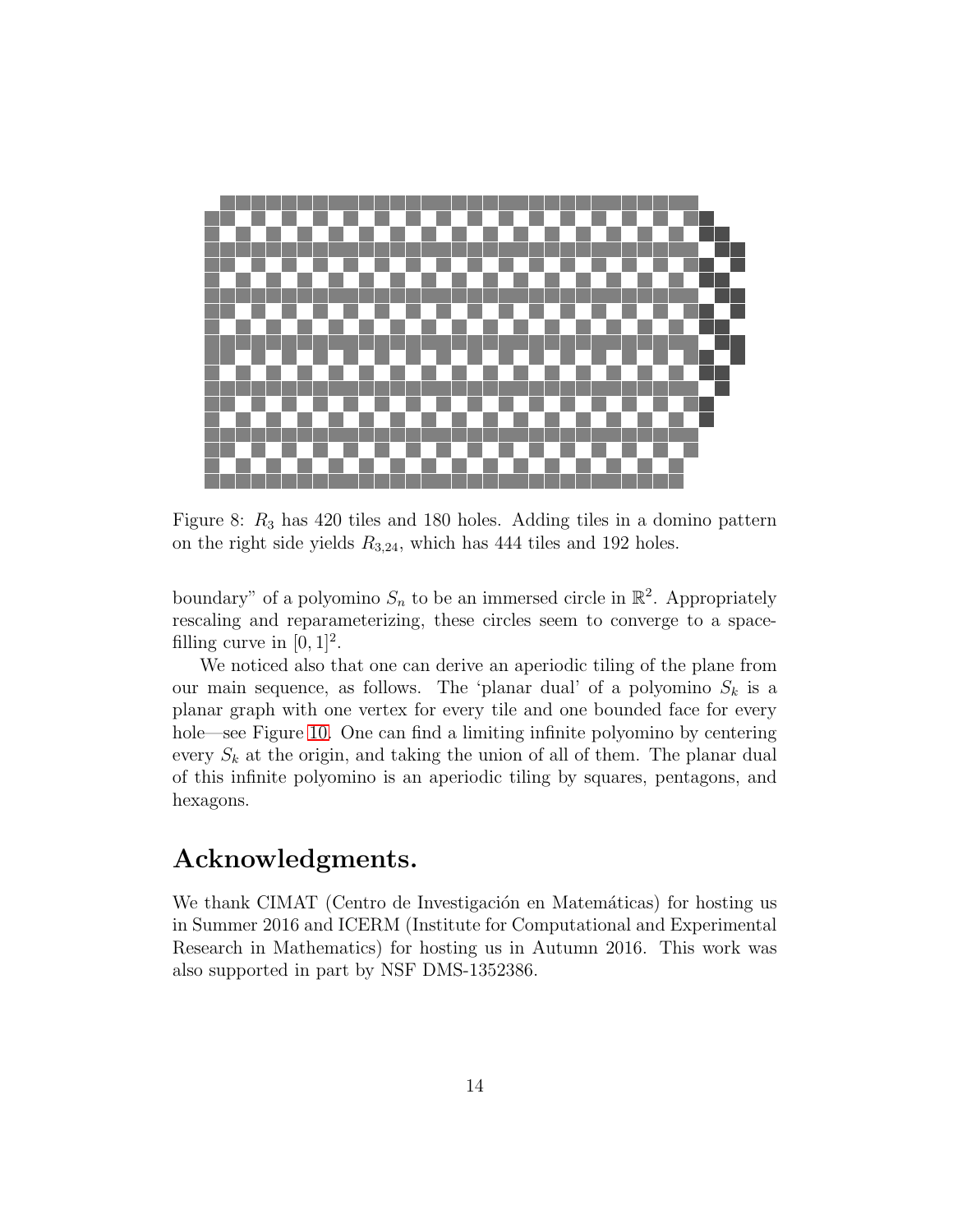

Figure 9: The inner boundary is an immersed circle.

# <span id="page-14-3"></span>References

- [1] Tomás Oliveira e Silva. Animal enumerations on the  $\{4, 4\}$  Euclidian tiling. http://sweet.ua.pt/tos/animals/a44.html, December 2015.
- <span id="page-14-1"></span><span id="page-14-0"></span>[2] S. W. Golomb. Checker boards and polyominoes. Amer. Math. Monthly, 61:675–682, 1954.
- [3] Solomon W. Golomb. Polyominoes. Princeton University Press, Princeton, NJ, second edition, 1994. Puzzles, patterns, problems, and packings, With diagrams by Warren Lushbaugh, With an appendix by Andy Liu.
- <span id="page-14-4"></span>[4] Frank Harary and Heiko Harborth. Extremal animals. J. Combinatorics Information Syst. Sci., 1(1):1–8, 1976.
- <span id="page-14-2"></span>[5] Alexander Soifer. Geometric etudes in combinatorial mathematics. Springer, New York, expanded edition, 2010. With forewords by Philip L. Engel, Paul Erdős, Branko Grünbaum, Peter D. Johnson, Jr., and Cecil Rousseau.